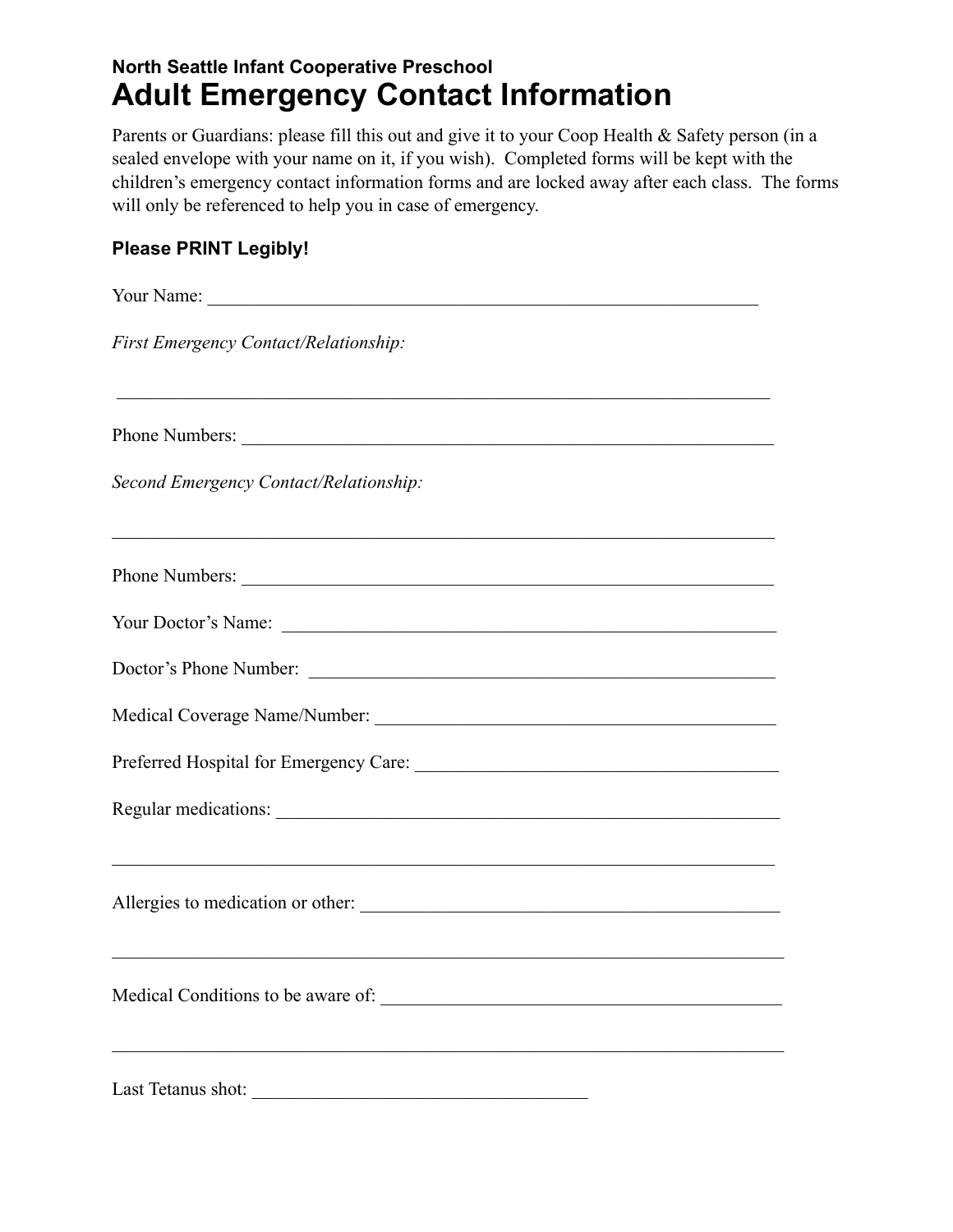## **CHILD EMERGENCY, MEDICAL INFORMATION AND CONSENT FORM**

| Chronic Illnesses, Medical Conditions                                                                                                                                                                                                                                                                                                                                               |                                                        |  |  |
|-------------------------------------------------------------------------------------------------------------------------------------------------------------------------------------------------------------------------------------------------------------------------------------------------------------------------------------------------------------------------------------|--------------------------------------------------------|--|--|
|                                                                                                                                                                                                                                                                                                                                                                                     |                                                        |  |  |
| Allergies (Including Drug Reactions)                                                                                                                                                                                                                                                                                                                                                |                                                        |  |  |
|                                                                                                                                                                                                                                                                                                                                                                                     |                                                        |  |  |
|                                                                                                                                                                                                                                                                                                                                                                                     |                                                        |  |  |
| EMERGENCY TELEPHONE NUMBERS:                                                                                                                                                                                                                                                                                                                                                        |                                                        |  |  |
|                                                                                                                                                                                                                                                                                                                                                                                     |                                                        |  |  |
|                                                                                                                                                                                                                                                                                                                                                                                     |                                                        |  |  |
|                                                                                                                                                                                                                                                                                                                                                                                     |                                                        |  |  |
|                                                                                                                                                                                                                                                                                                                                                                                     |                                                        |  |  |
|                                                                                                                                                                                                                                                                                                                                                                                     |                                                        |  |  |
| Address<br><u> 1989 - Johann Barnett, fransk politik (d. 1989)</u>                                                                                                                                                                                                                                                                                                                  |                                                        |  |  |
|                                                                                                                                                                                                                                                                                                                                                                                     |                                                        |  |  |
|                                                                                                                                                                                                                                                                                                                                                                                     |                                                        |  |  |
|                                                                                                                                                                                                                                                                                                                                                                                     |                                                        |  |  |
|                                                                                                                                                                                                                                                                                                                                                                                     |                                                        |  |  |
|                                                                                                                                                                                                                                                                                                                                                                                     | <b>CONSENT TO EMERGENCY MEDICAL CARE AND TREATMENT</b> |  |  |
| The natural parent/legal guardian of Letter Contract the natural parent/legal guardian of<br>authorize and consent to medical, surgical and hospital care, treatment and procedures to be performed for my child<br>by a licensed physician or hospital when deemed immediately necessary or advisable by the physician to safeguard<br>my child's health if I cannot be contacted. |                                                        |  |  |
|                                                                                                                                                                                                                                                                                                                                                                                     |                                                        |  |  |
| IN AN EMERGENCY: THESE LISTED PEOPLE ARE AUTHORIZED TO TAKE MY CHILD FROM SCHOOL. (Name,<br>phone, address, relationship - attach additional sheet if needed)                                                                                                                                                                                                                       |                                                        |  |  |

IN AN EXTREME EVENT, IF ALL EFFORTS TO CONTACT PARENTS AND EMERGENCY PEOPLE FAIL, THE TEACHER, OR WORKING PARENTS MAY USE THEIR OWN JUDGMENT AS TO THE SAFE CARE OF MY CHILD.

Signature of Parent/Guardian Date

\_\_\_\_\_\_\_\_\_\_\_\_\_\_\_\_\_\_\_\_\_\_\_\_\_ \_\_\_\_\_\_\_\_\_\_\_\_\_\_\_\_\_\_\_\_\_\_\_\_\_